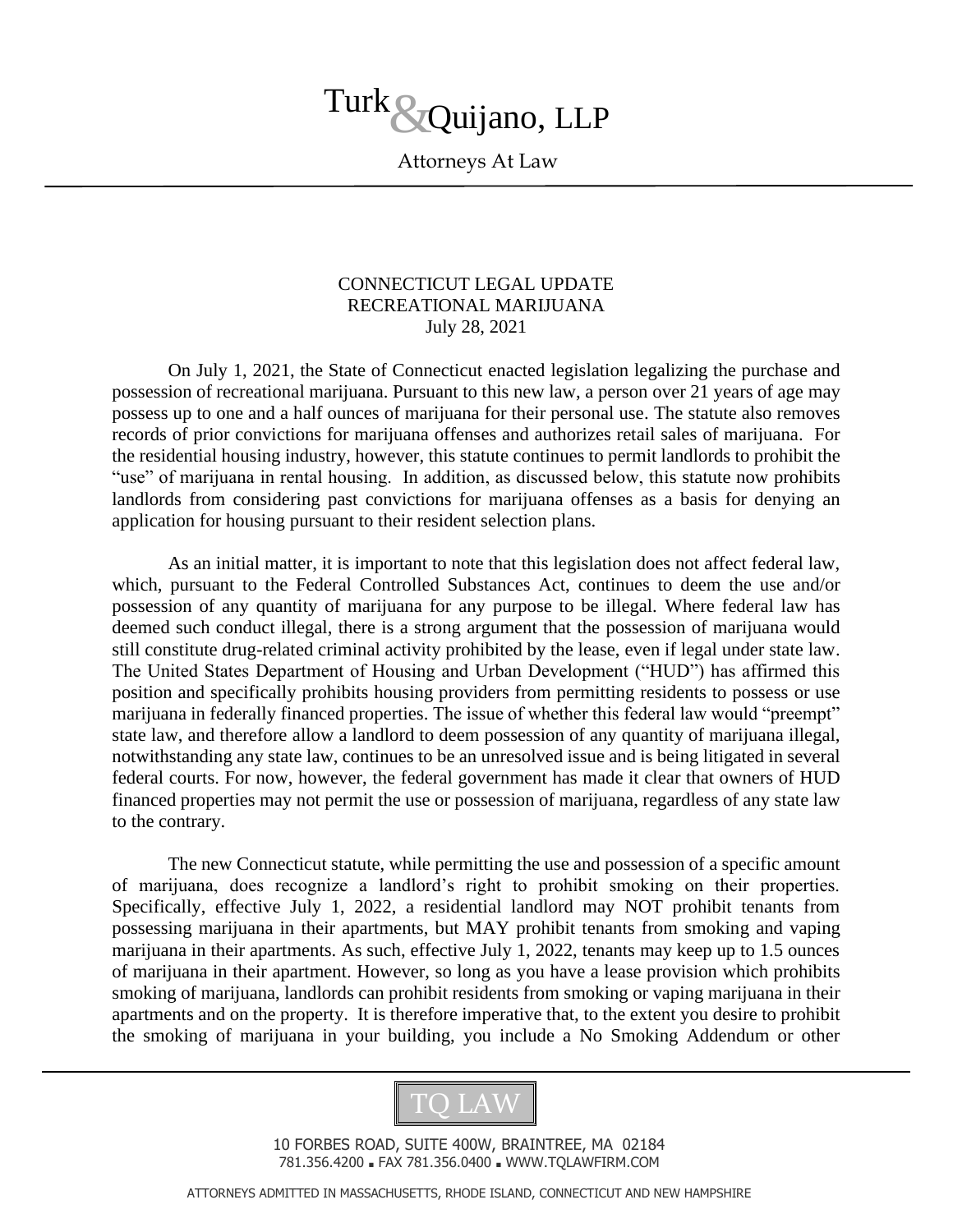provision addressing this issue in your Lease. It should also be noted that the Statute does allow for the consumption of edibles in residential housing.

The other major effect of this Statute is its impact on the application and screening process. Pursuant to this Statute, effective July 1, 2022, landlords and property managers are now prohibited from rejecting an application or discriminating against a prospective tenant or an existing tenant based on a prior conviction for possession of a cannabis-type substance or for a prior conviction for possession of four or fewer ounces of cannabis plant material and any equivalencies and combinations thereof. Although we have never had a client do so, owners are also prohibited from requiring tenants to submit to a drug test. Please note that Section 90, the section addressing landlords, does not go into effect until July 1, 2022. It is therefore extremely important that owners review their resident selection plans to ensure that they do not consider any such convictions in the application process. Likewise, to the extent you utilize a third-party screening company, you should ensure that the screening criteria are updated to reflect this change.

Finally, based on our past experience with legalized marijuana in other states, there is likely to be considerable confusion among residents as to their ability to smoke marijuana in their apartments. Likewise, there is likely to be an increase in complaints regarding the odor of marijuana and its impact on quiet enjoyment. In order to avoid such issues, many owners have found it beneficial to remind tenants that smoking of marijuana, even if permitted by state law, is still prohibited in the building. Such a "friendly" reminder will ensure that tenants are both aware of the ongoing prohibition on smoking and their obligations pursuant to the lease.

The foregoing article is intended for informational purposes only and should not be considered or relied upon as legal advice. Please feel free to contact our office if you have specific questions or if you require legal assistance.

Jeffrey C. Turk, Esq. Caitlin Milone, Esq. Iman Farimani, Esq.